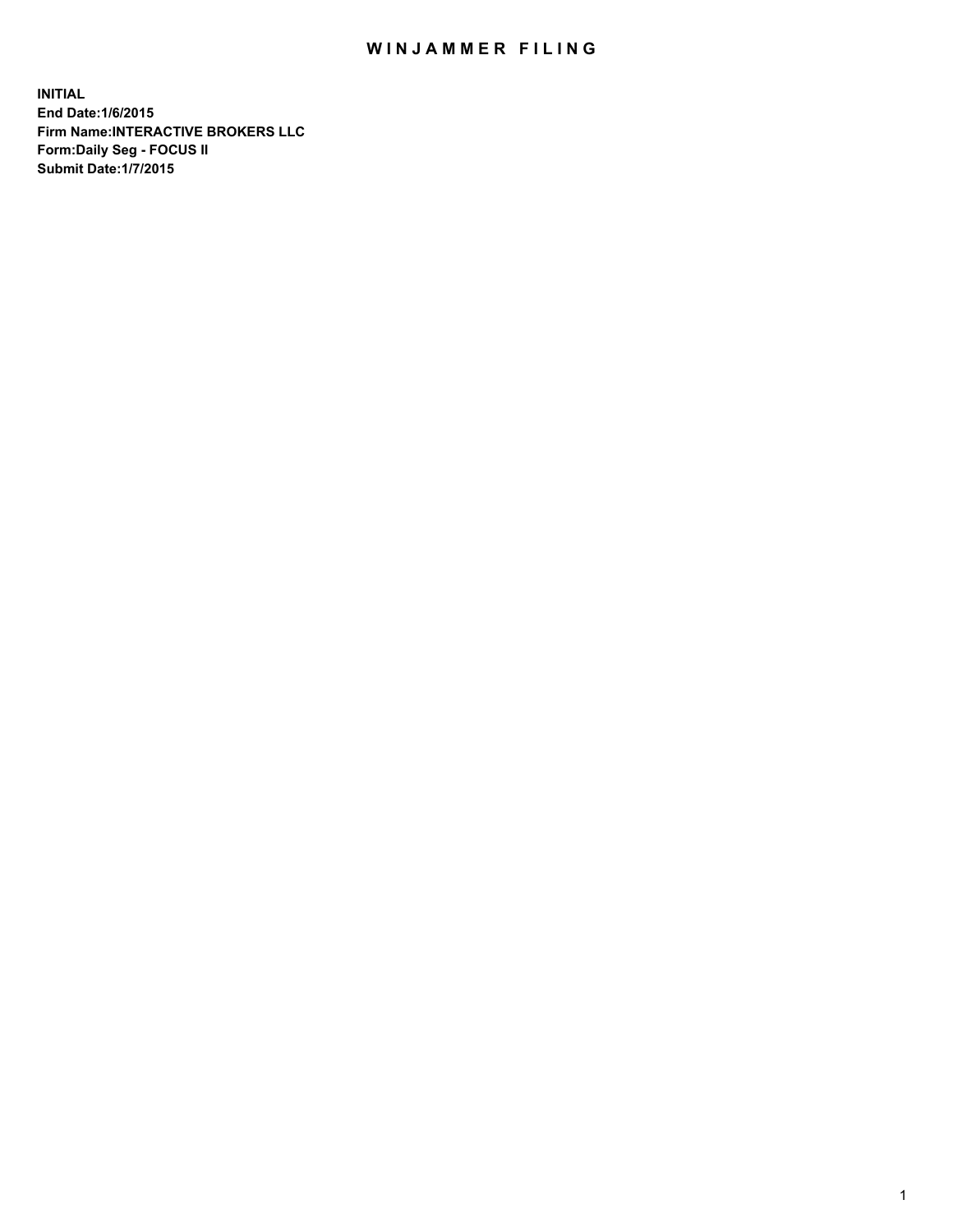## **INITIAL End Date:1/6/2015 Firm Name:INTERACTIVE BROKERS LLC Form:Daily Seg - FOCUS II Submit Date:1/7/2015 Daily Segregation - Cover Page**

| Name of Company<br><b>Contact Name</b><br><b>Contact Phone Number</b><br><b>Contact Email Address</b> | <b>INTERACTIVE BROKERS LLC</b><br><b>Michael Ellman</b><br>203-422-8926<br>mellman@interactivebrokers.co<br>$\underline{\mathbf{m}}$ |
|-------------------------------------------------------------------------------------------------------|--------------------------------------------------------------------------------------------------------------------------------------|
| FCM's Customer Segregated Funds Residual Interest Target (choose one):                                |                                                                                                                                      |
| a. Minimum dollar amount: ; or                                                                        | $\overline{\mathbf{0}}$                                                                                                              |
| b. Minimum percentage of customer segregated funds required:% ; or                                    | 0                                                                                                                                    |
| c. Dollar amount range between: and; or                                                               | 155,000,000 245,000,000                                                                                                              |
| d. Percentage range of customer segregated funds required between:% and%.                             | 00                                                                                                                                   |
| FCM's Customer Secured Amount Funds Residual Interest Target (choose one):                            |                                                                                                                                      |
| a. Minimum dollar amount: ; or                                                                        | $\overline{\mathbf{0}}$                                                                                                              |
| b. Minimum percentage of customer secured funds required:% ; or                                       | 0                                                                                                                                    |
| c. Dollar amount range between: and; or                                                               | 80,000,000 120,000,000                                                                                                               |
| d. Percentage range of customer secured funds required between:% and%.                                | 00                                                                                                                                   |
| FCM's Cleared Swaps Customer Collateral Residual Interest Target (choose one):                        |                                                                                                                                      |
| a. Minimum dollar amount: ; or                                                                        | $\overline{\mathbf{0}}$                                                                                                              |
| b. Minimum percentage of cleared swaps customer collateral required:% ; or                            | $\underline{\mathbf{0}}$                                                                                                             |
| c. Dollar amount range between: and; or                                                               | 0 <sub>0</sub>                                                                                                                       |
| d. Percentage range of cleared swaps customer collateral required between:% and%.                     | 0 <sub>0</sub>                                                                                                                       |
| Current ANC:on                                                                                        | 2,434,408,070 06-JAN-2015                                                                                                            |
| <b>Broker Dealer Minimum</b>                                                                          | 273,014,495                                                                                                                          |
| Debit/Deficit - CustomersCurrent AmountGross Amount                                                   |                                                                                                                                      |
| Domestic Debit/Deficit                                                                                | 5,477,118                                                                                                                            |
| Foreign Debit/Deficit                                                                                 | 5,008,120 0                                                                                                                          |
| Debit/Deficit - Non CustomersCurrent AmountGross Amount                                               |                                                                                                                                      |
| Domestic Debit/Deficit                                                                                | 0 <sub>0</sub>                                                                                                                       |
| Foreign Debit/Deficit                                                                                 | 0 <sub>0</sub>                                                                                                                       |
| Proprietary Profit/Loss                                                                               |                                                                                                                                      |
| Domestic Profit/Loss                                                                                  | $\overline{\mathbf{0}}$                                                                                                              |
| Foreign Profit/Loss                                                                                   | $\underline{\mathbf{0}}$                                                                                                             |
| Proprietary Open Trade Equity                                                                         |                                                                                                                                      |
| Domestic OTE                                                                                          | <u>0</u>                                                                                                                             |
| Foreign OTE                                                                                           | <u>0</u>                                                                                                                             |
| <b>SPAN</b>                                                                                           |                                                                                                                                      |
| <b>Customer SPAN Calculation</b>                                                                      | 1,126,061,363                                                                                                                        |
| Non-Customer SPAN Calcualation                                                                        | 32,858,212                                                                                                                           |
| Proprietary Capital Charges                                                                           | <u>0</u>                                                                                                                             |
| Minimum Dollar Amount Requirement<br>Other NFA Dollar Amount Requirement                              | 20,000,000 [7465]                                                                                                                    |
|                                                                                                       | 21,685,866 [7475]                                                                                                                    |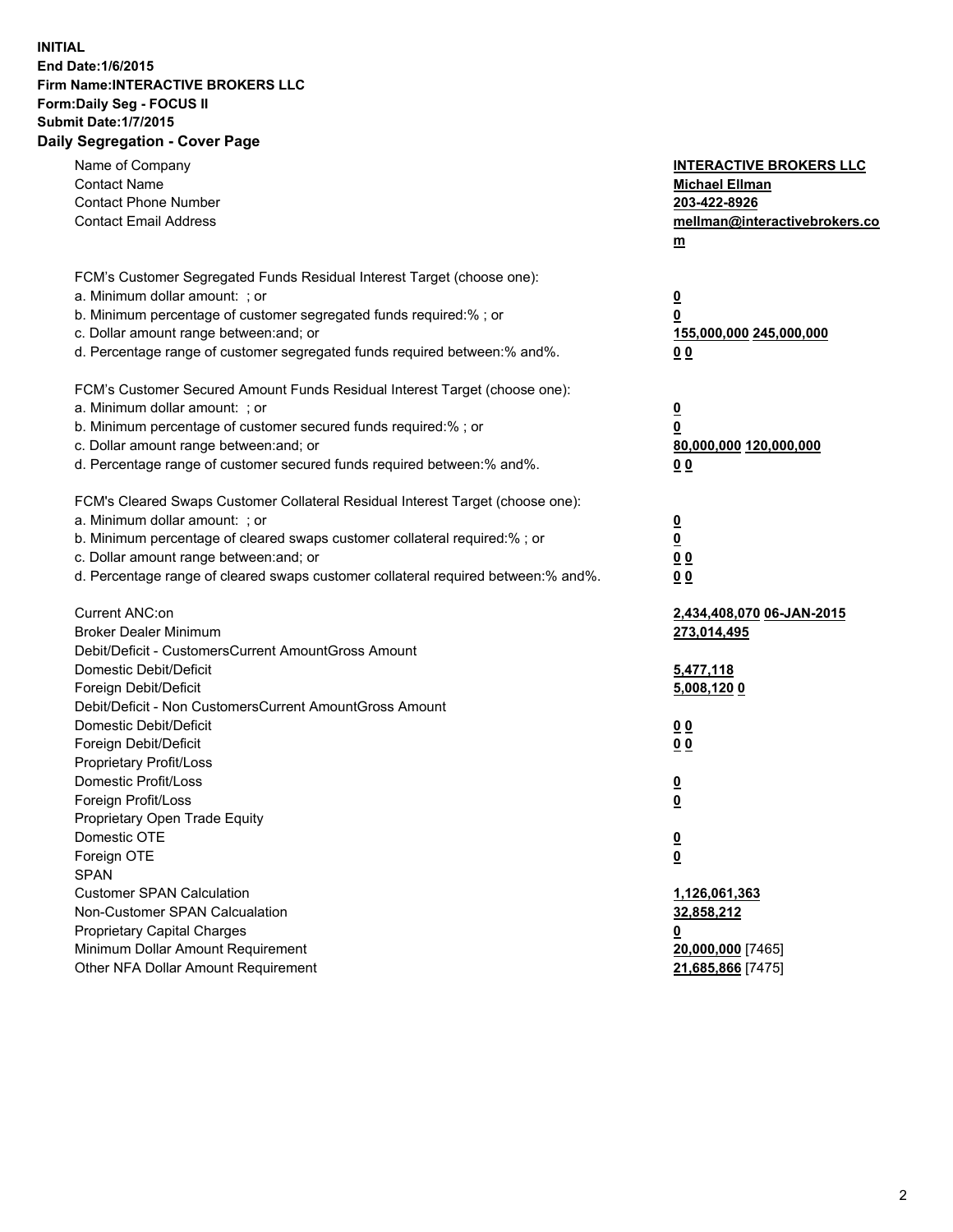## **INITIAL End Date:1/6/2015 Firm Name:INTERACTIVE BROKERS LLC Form:Daily Seg - FOCUS II Submit Date:1/7/2015 Daily Segregation - Secured Amounts**

|     | Foreign Futures and Foreign Options Secured Amounts                                                        |                                                |
|-----|------------------------------------------------------------------------------------------------------------|------------------------------------------------|
|     | Amount required to be set aside pursuant to law, rule or regulation of a foreign                           | $0$ [7305]                                     |
|     | government or a rule of a self-regulatory organization authorized thereunder                               |                                                |
| 1.  | Net ledger balance - Foreign Futures and Foreign Option Trading - All Customers                            |                                                |
|     | A. Cash                                                                                                    | 396,880,815 [7315]                             |
|     | B. Securities (at market)                                                                                  | $0$ [7317]                                     |
| 2.  | Net unrealized profit (loss) in open futures contracts traded on a foreign board of trade                  | 6,433,594 [7325]                               |
| 3.  | Exchange traded options                                                                                    |                                                |
|     | a. Market value of open option contracts purchased on a foreign board of trade                             | 186,728 [7335]                                 |
|     | b. Market value of open contracts granted (sold) on a foreign board of trade                               | -47,561 [7337]                                 |
| 4.  | Net equity (deficit) (add lines 1. 2. and 3.)                                                              | 403,453,576 [7345]                             |
| 5.  | Account liquidating to a deficit and account with a debit balances - gross amount                          | 5,008,120 [7351]                               |
|     | Less: amount offset by customer owned securities                                                           | 0 [7352] 5,008,120 [7354]                      |
| 6.  | Amount required to be set aside as the secured amount - Net Liquidating Equity                             | 408,461,696 [7355]                             |
|     | Method (add lines 4 and 5)                                                                                 |                                                |
| 7.  | Greater of amount required to be set aside pursuant to foreign jurisdiction (above) or line                | 408,461,696 [7360]                             |
|     | 6.                                                                                                         |                                                |
|     | FUNDS DEPOSITED IN SEPARATE REGULATION 30.7 ACCOUNTS                                                       |                                                |
| 1.  | Cash in banks                                                                                              |                                                |
|     | A. Banks located in the United States                                                                      | 381,119,255 [7500]                             |
|     | B. Other banks qualified under Regulation 30.7                                                             | 0 [7520] 381,119,255 [7530]                    |
| 2.  | Securities                                                                                                 |                                                |
|     | A. In safekeeping with banks located in the United States                                                  | $Q$ [7540]                                     |
|     | B. In safekeeping with other banks qualified under Regulation 30.7                                         | 0 [7560] 0 [7570]                              |
| 3.  | Equities with registered futures commission merchants                                                      |                                                |
|     | A. Cash                                                                                                    | $0$ [7580]                                     |
|     | <b>B.</b> Securities                                                                                       | $0$ [7590]                                     |
|     | C. Unrealized gain (loss) on open futures contracts                                                        | $0$ [7600]                                     |
|     | D. Value of long option contracts                                                                          | $0$ [7610]                                     |
|     | E. Value of short option contracts                                                                         | 0 [7615] 0 [7620]                              |
| 4.  | Amounts held by clearing organizations of foreign boards of trade                                          |                                                |
|     | A. Cash                                                                                                    | $0$ [7640]                                     |
|     | <b>B.</b> Securities                                                                                       | $0$ [7650]                                     |
|     | C. Amount due to (from) clearing organization - daily variation                                            | $0$ [7660]                                     |
|     | D. Value of long option contracts                                                                          | $0$ [7670]                                     |
|     | E. Value of short option contracts                                                                         | 0 [7675] 0 [7680]                              |
| 5.  | Amounts held by members of foreign boards of trade                                                         |                                                |
|     | A. Cash                                                                                                    | 150,577,324 [7700]                             |
|     | <b>B.</b> Securities                                                                                       | $0$ [7710]                                     |
|     | C. Unrealized gain (loss) on open futures contracts                                                        | $-6,864,499$ [7720]                            |
|     | D. Value of long option contracts                                                                          | 186,730 [7730]                                 |
|     | E. Value of short option contracts                                                                         | <mark>-47,561</mark> [7735] 143,851,994 [7740] |
| 6.  | Amounts with other depositories designated by a foreign board of trade                                     | $0$ [7760]                                     |
| 7.  | Segregated funds on hand                                                                                   | $0$ [7765]                                     |
| 8.  | Total funds in separate section 30.7 accounts                                                              | 524,971,249 [7770]                             |
| 9.  | Excess (deficiency) Set Aside for Secured Amount (subtract line 7 Secured Statement<br>Page 1 from Line 8) | 116,509,553 [7380]                             |
| 10. | Management Target Amount for Excess funds in separate section 30.7 accounts                                | 80,000,000 [7780]                              |
| 11. | Excess (deficiency) funds in separate 30.7 accounts over (under) Management Target                         | 36,509,553 [7785]                              |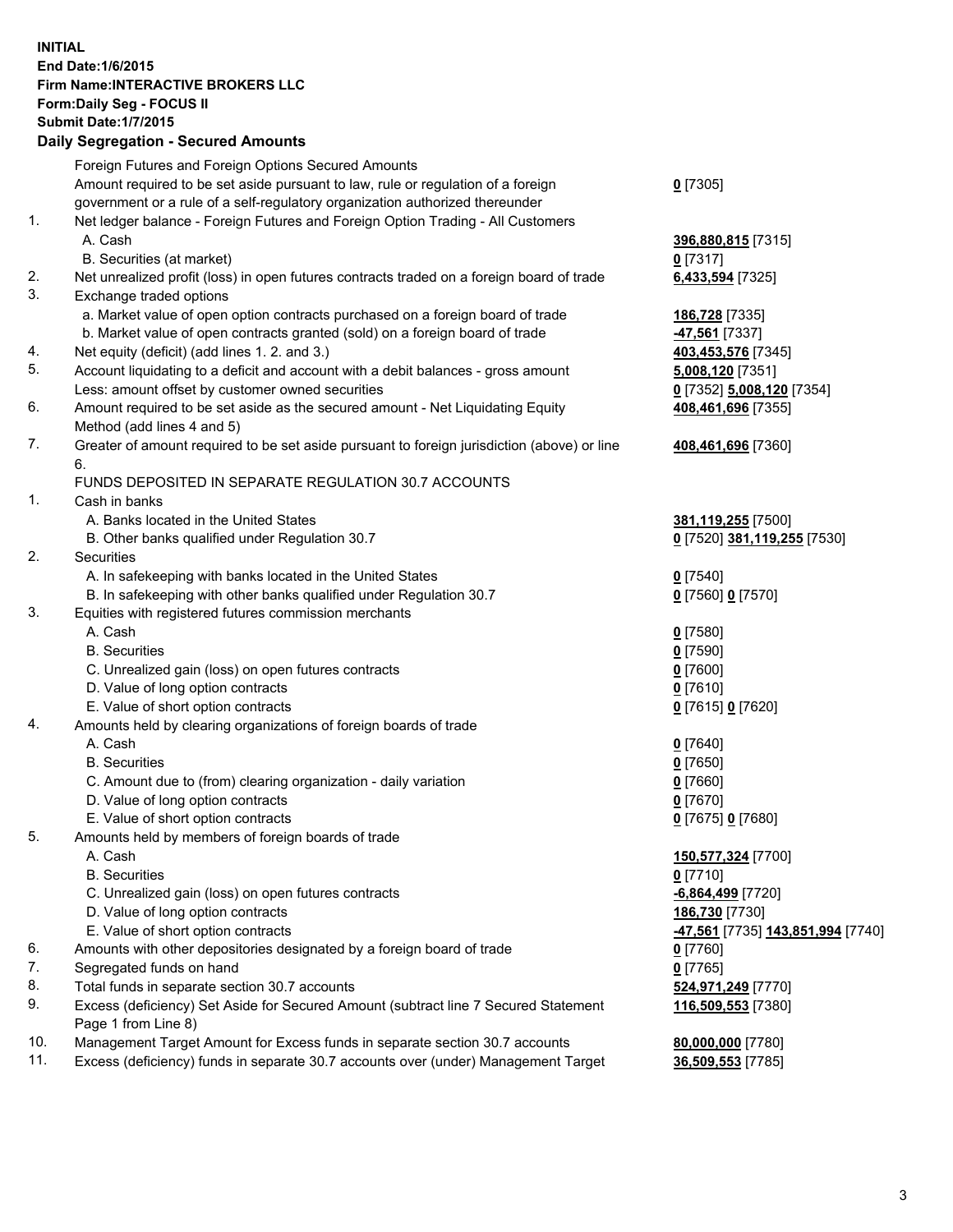**INITIAL End Date:1/6/2015 Firm Name:INTERACTIVE BROKERS LLC Form:Daily Seg - FOCUS II Submit Date:1/7/2015 Daily Segregation - Segregation Statement** SEGREGATION REQUIREMENTS(Section 4d(2) of the CEAct) 1. Net ledger balance A. Cash **2,307,879,484** [7010] B. Securities (at market) **0** [7020] 2. Net unrealized profit (loss) in open futures contracts traded on a contract market **46,250,815** [7030] 3. Exchange traded options A. Add market value of open option contracts purchased on a contract market **164,649,609** [7032] B. Deduct market value of open option contracts granted (sold) on a contract market **-243,913,517** [7033] 4. Net equity (deficit) (add lines 1, 2 and 3) **2,274,866,391** [7040] 5. Accounts liquidating to a deficit and accounts with debit balances - gross amount **5,477,118** [7045] Less: amount offset by customer securities **0** [7047] **5,477,118** [7050] 6. Amount required to be segregated (add lines 4 and 5) **2,280,343,509** [7060] FUNDS IN SEGREGATED ACCOUNTS 7. Deposited in segregated funds bank accounts A. Cash **399,288,442** [7070] B. Securities representing investments of customers' funds (at market) **1,135,996,850** [7080] C. Securities held for particular customers or option customers in lieu of cash (at market) **0** [7090] 8. Margins on deposit with derivatives clearing organizations of contract markets A. Cash **12,839,992** [7100] B. Securities representing investments of customers' funds (at market) **90,898,276** [7110] C. Securities held for particular customers or option customers in lieu of cash (at market) **0** [7120] 9. Net settlement from (to) derivatives clearing organizations of contract markets **-429,575** [7130] 10. Exchange traded options A. Value of open long option contracts **1,520,583** [7132] B. Value of open short option contracts **-11,868,584** [7133] 11. Net equities with other FCMs A. Net liquidating equity **-54,887,211** [7140] B. Securities representing investments of customers' funds (at market) **914,992,158** [7160] C. Securities held for particular customers or option customers in lieu of cash (at market) **0** [7170] 12. Segregated funds on hand **0** [7150] 13. Total amount in segregation (add lines 7 through 12) **2,488,350,931** [7180] 14. Excess (deficiency) funds in segregation (subtract line 6 from line 13) **208,007,422** [7190] 15. Management Target Amount for Excess funds in segregation **155,000,000** [7194]

16. Excess (deficiency) funds in segregation over (under) Management Target Amount Excess

**53,007,422** [7198]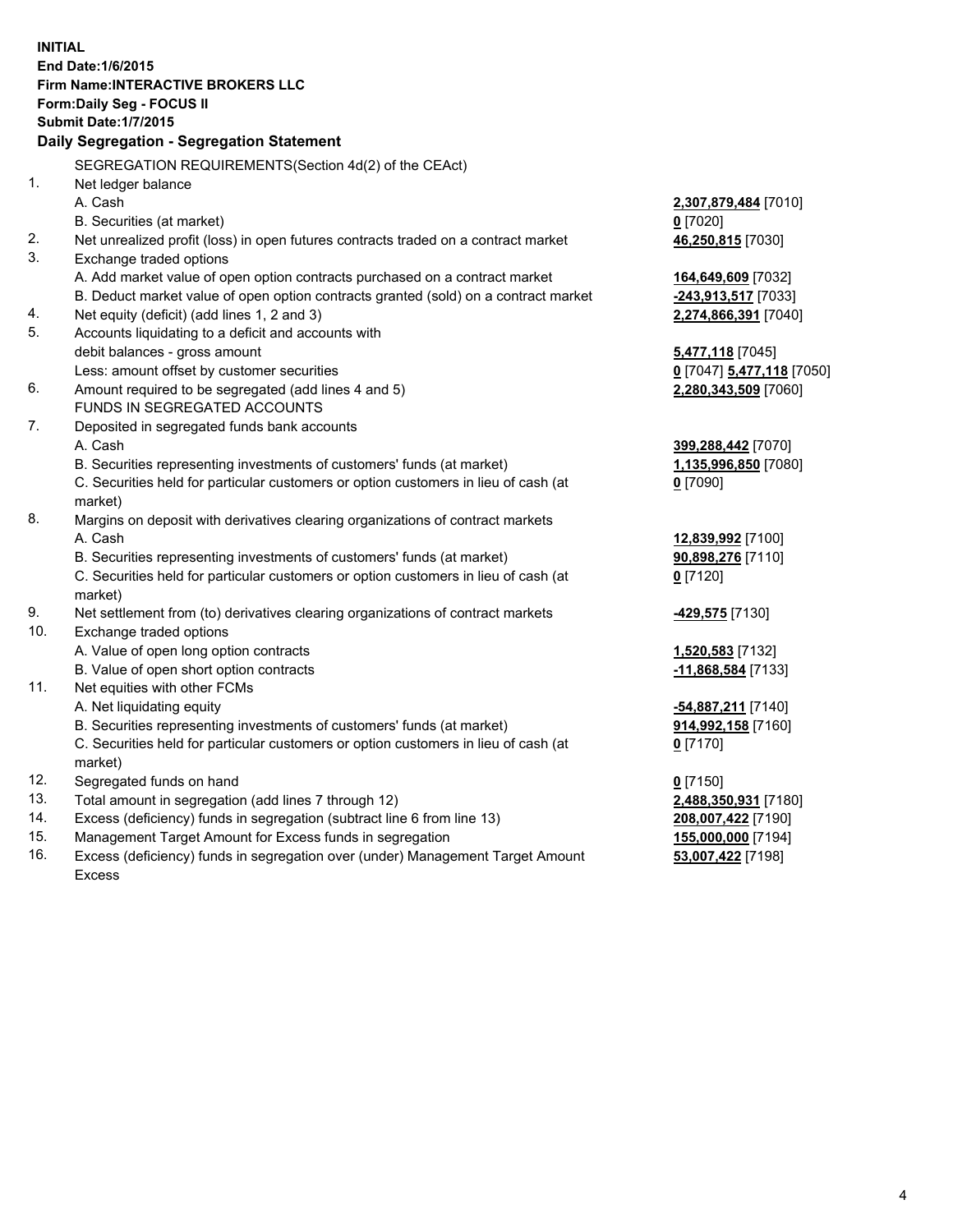## **INITIAL End Date:1/6/2015 Firm Name:INTERACTIVE BROKERS LLC Form:Daily Seg - FOCUS II Submit Date:1/7/2015 Daily Segregation - Supplemental**

| $\blacksquare$ | Total gross margin deficiencies - Segregated Funds Origin                              | 54,953 [9100]  |
|----------------|----------------------------------------------------------------------------------------|----------------|
| $\sim$         | Total gross margin deficiencies - Secured Funds Origin                                 | 119,121 [9101] |
| $\blacksquare$ | Total gross margin deficiencies - Cleared Swaps Customer Collateral Funds Origin       | $0$ [9102]     |
| $\blacksquare$ | Total gross margin deficiencies - Noncustomer and Proprietary Accounts Origin          | $0$ [9103]     |
| $\blacksquare$ | Total number of accounts contributing to total gross margin deficiencies - Segregated  | $9$ [9104]     |
|                | Funds Origin                                                                           |                |
| $\blacksquare$ | Total number of accounts contributing to total gross margin deficiencies - Secured     | 8 [9105]       |
|                | Funds Origin                                                                           |                |
| $\blacksquare$ | Total number of accounts contributing to the total gross margin deficiencies - Cleared | 0 [9106]       |
|                | Swaps Customer Collateral Funds Origin                                                 |                |
| $\blacksquare$ | Total number of accounts contributing to the total gross margin deficiencies -         | $0$ [9107]     |
|                | Noncustomer and Proprietary Accounts Origin                                            |                |
| ۰              | Upload a copy of the firm's daily margin report the FCM uses to issue margin calls     |                |
|                | which corresponds with the reporting date.                                             |                |

01.06.2015 Commodity Margin Deficiency Report.xls